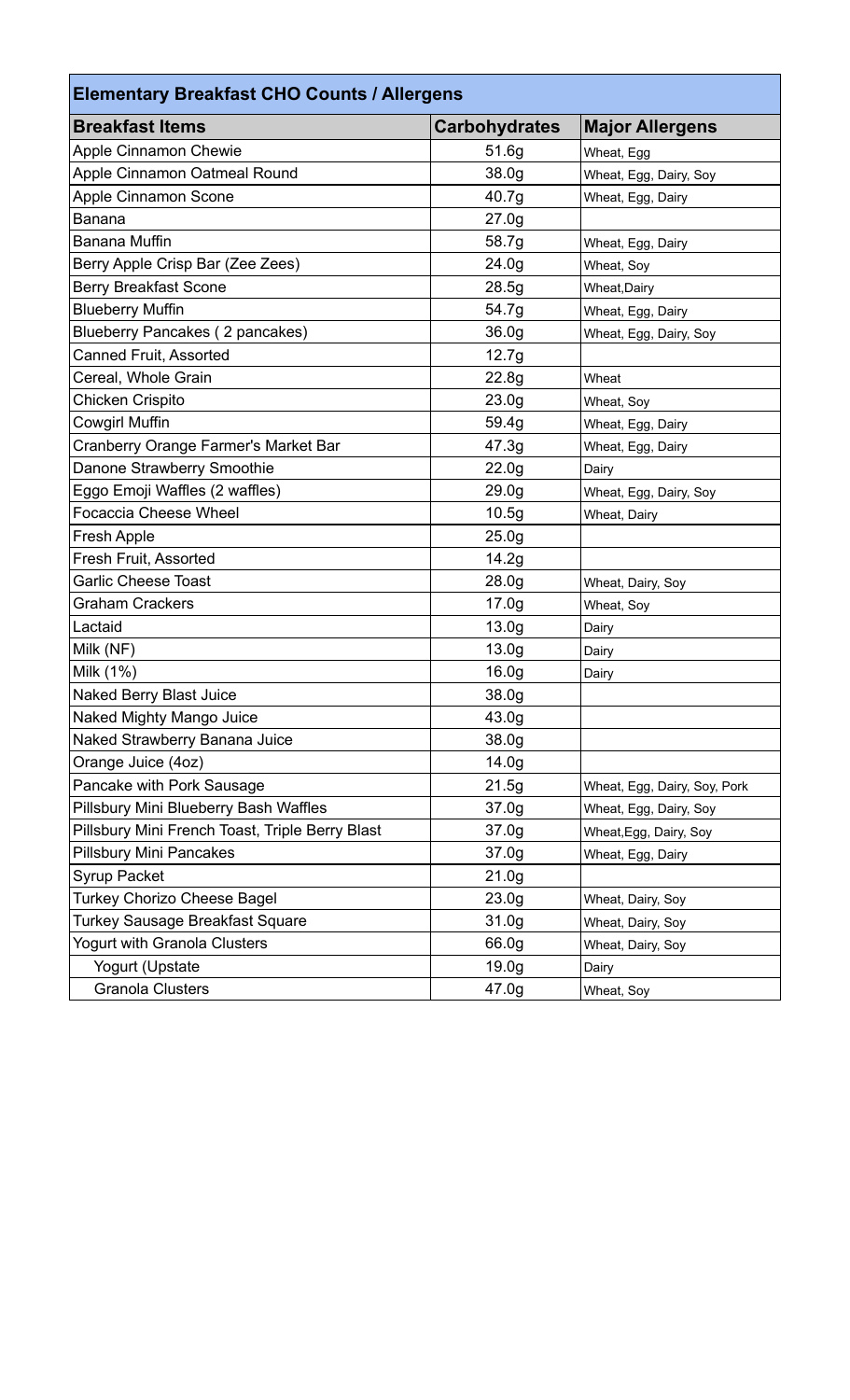| <b>Elementary Lunch CHO Counts / Allergens</b> |                      |                        |  |  |
|------------------------------------------------|----------------------|------------------------|--|--|
| <b>Lunch Items</b>                             | <b>Carbohydrates</b> | <b>Major Allergens</b> |  |  |
| Applesauce Cup, Strawberry                     | 14.0 <sub>g</sub>    |                        |  |  |
| Applesauce Cup, Unsweetened                    | 14.0 <sub>g</sub>    |                        |  |  |
| Apple Cinnamon Bear Grahams                    | 21.0 <sub>g</sub>    | Wheat                  |  |  |
| <b>Apple Strawberry Crisps</b>                 | 10.0 <sub>g</sub>    |                        |  |  |
| <b>Bagged Carrots</b>                          | 4.0 <sub>g</sub>     |                        |  |  |
| <b>Bagged Grapes</b>                           | 13.7g                |                        |  |  |
| Bean & Cheese Burrito                          | 40.0g                | Wheat, Dairy, Soy      |  |  |
| Bean & Cheese Burrito with Green Chili         | 35.0 <sub>g</sub>    | Wheat, Dairy           |  |  |
| <b>Beef Cheeseburger</b>                       | 33.0 <sub>g</sub>    | Wheat, Dairy, Soy      |  |  |
| Beef pepperoni Stuffed Sandwich                | 31.0 <sub>g</sub>    | Wheat, Dairy, Egg, Soy |  |  |
| Beef Steak & Cheese Tornado (2)                | 46.0g                | Wheat, Dairy, Soy      |  |  |
| Breaded Chicken Bites (5 pieces)               | 17.0 <sub>g</sub>    | Wheat, Dairy, Soy      |  |  |
| <b>Breaded Chicken Drumstick</b>               | 11.0 <sub>g</sub>    | Wheat                  |  |  |
| Popcorn Chicken Smackers (10 pieces)           | 17.0 <sub>g</sub>    | Wheat, Dairy, Soy      |  |  |
| <b>Bug Bites Crackers</b>                      | 21.0 <sub>g</sub>    | Wheat, Soy             |  |  |
| <b>Cheese Cubes</b>                            | 2.0 <sub>g</sub>     | Dairy                  |  |  |
| <b>Cheese Pizza</b>                            | 34.0 <sub>g</sub>    | Wheat, Dairy, Soy      |  |  |
| <b>Cheez-It Crackers</b>                       | 14.0g                | Wheat, Dairy, Soy      |  |  |
| Cherries, Dried                                | 31.0 <sub>g</sub>    |                        |  |  |
| Chicken & Cheese Pupusa                        | 30.0 <sub>g</sub>    | Diary                  |  |  |
| Chicken Corn Dog (1)                           | 30.0 <sub>g</sub>    | Wheat, Soy, Egg        |  |  |
| Chick'n Dip'n Sauce                            | 11.0 <sub>g</sub>    | Egg, Soy               |  |  |
| <b>Foster Farms Chicken Bold Bites</b>         | 3.0 <sub>g</sub>     | Dairy                  |  |  |
| <b>Fresh Fruit</b>                             | 14.2g                |                        |  |  |
| Fresh Plum                                     | 8.0 <sub>g</sub>     |                        |  |  |
| Fresh Strawberries (3)                         | 4.0 <sub>g</sub>     |                        |  |  |
| <b>Garlic Cheese Toast</b>                     | 28.0g                | Wheat, Dairy, Soy      |  |  |
| <b>Garlic French Bread Pizza</b>               | 33.0g                | Wheat, Dairy, Soy      |  |  |
| <b>Goldfish Pretzels</b>                       | 17.0 <sub>g</sub>    | Wheat, Dairy, Soy      |  |  |
| <b>Grilled Cheese Sandwich</b>                 | 30.5g                | Wheat, Dairy, Soy      |  |  |
| <b>Harvest Mixed Fruit Cup</b>                 | 19.0 <sub>g</sub>    |                        |  |  |
| Hawaiian Brown Rice (1/2 C)                    | 26.0 <sub>g</sub>    |                        |  |  |
| <b>Heartzel Pretzels</b>                       | 15.0 <sub>g</sub>    | Wheat                  |  |  |
| Homestyle Chicken Strips (3 Strips)            | 16.0g                | Wheat, Soy             |  |  |
| Ketchup Cup                                    | 6.0 <sub>g</sub>     |                        |  |  |
| Kickin' Nuggets (5 pieces)                     | 13.0 <sub>g</sub>    | Soy, Wheat             |  |  |
| Lactaid                                        | 13.0 <sub>g</sub>    | Dairy                  |  |  |
| Juice, Apple (6oz)                             | 23.0 <sub>g</sub>    |                        |  |  |
| Juice, Apple (4oz)                             | 14.0 <sub>g</sub>    |                        |  |  |
| Juice, Very Berry (6oz)                        | 26.0 <sub>g</sub>    |                        |  |  |
| Juice, Very Berry (4oz)                        | 17.0 <sub>g</sub>    |                        |  |  |
| Juice, Fruit Punch (6oz)                       | 25.0 <sub>g</sub>    |                        |  |  |
| Juice, Strawberry Kiwi (4oz)                   | 14.0 <sub>g</sub>    |                        |  |  |
| Mac & Cheese Bowl                              | 28.0g                | Wheat, Egg, Dairy      |  |  |
| Milk (1%)                                      | 16.0g                | Dairy                  |  |  |
| Milk (Nonfat)                                  | 13.0 <sub>g</sub>    | Dairy                  |  |  |
| Miller's All Natural Beef Hot Dog              | 31.0 <sub>g</sub>    | Wheat, Dairy, Soy      |  |  |
| Mini Corn Dog with Mac & Cheese                | 44.0g                | Wheat, Egg, Dairy, Soy |  |  |
| <b>Muchies Munch Snack Mix</b>                 | 17.0 <sub>g</sub>    | Wheat, Dairy           |  |  |
| Mutigrain Sun Chips                            | 19.0 <sub>g</sub>    | Wheat                  |  |  |
| Nature Valley Cinnamon Crisps                  | 25.0 <sub>g</sub>    | Wheat, Dairy, Soy      |  |  |
| Mandarin Orange Chicken (1/2 C)                | 19.3g                | Wheat, Egg, Soy        |  |  |